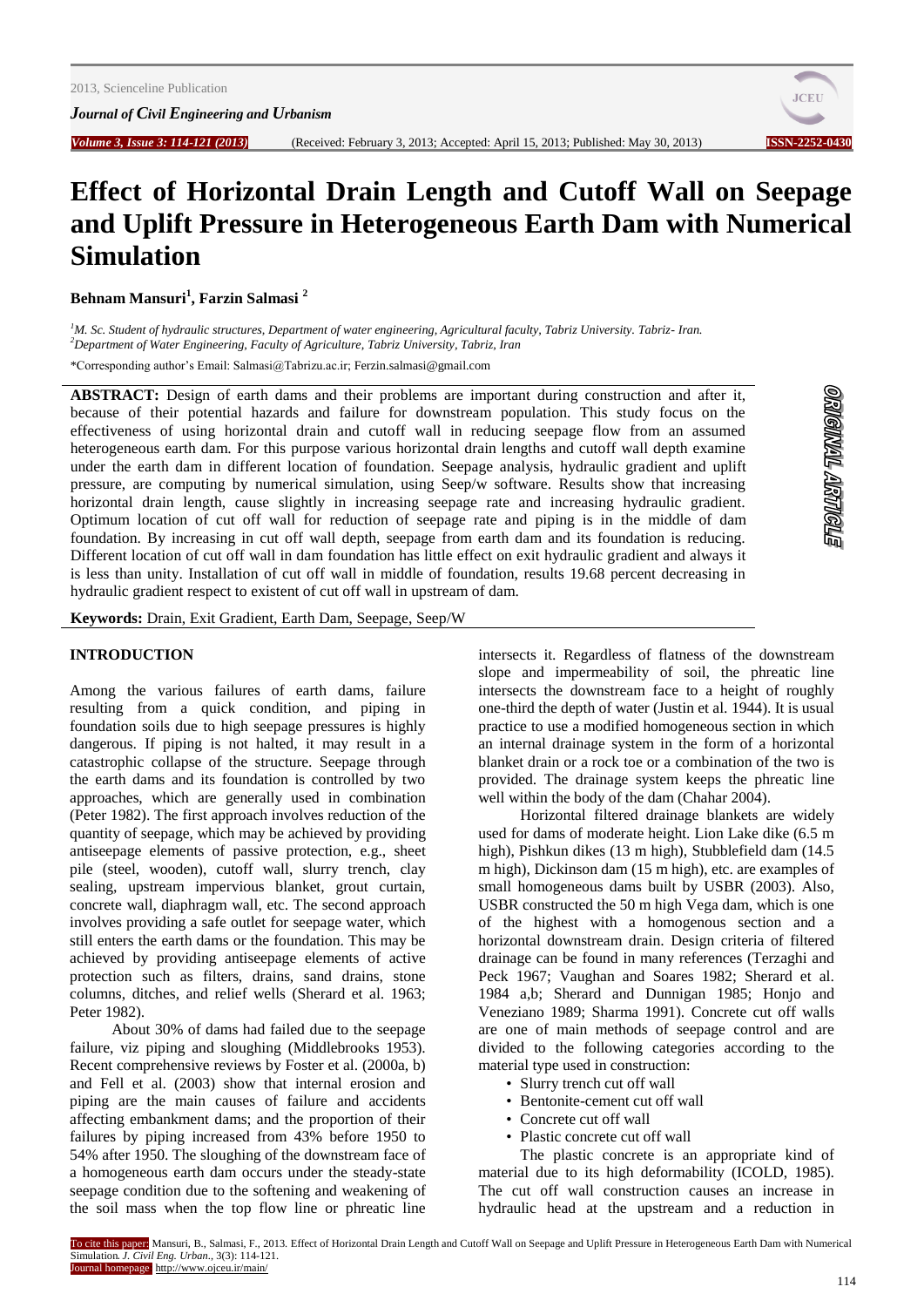downstream part of foundation. As a result, the maximum gradient happens in connection zone of the cut off wall and core (Shahbazian Ahari et al. 2000). The maximum gradient should be less than an allowable limit.

In Zoorasna et al. (2008) study, seepage and stressstrain analysis used to investigate the mechanical performance of cut off wall-core connecting systems in earth dams. Karkheh storage dam in Iran was used as the case study and six different connecting systems were modeled. Total flow, maximum hydraulic gradient, shear stress, shear strains and percent of plastic points were determined in connection zone.

Explicit equations have been obtained in the Chahar (2004) work for calculating the downstream slope cover and the length of the downstream horizontal drain in homogeneous isotropic and anisotropic earth dams. Similar equations have also been obtained for maximum downstream slope cover and minimum and maximum effective length of the filtered drainage. These equations are nonlinear and representative graphs have been plotted for them covering all the practical ranges of the dam geometry.

In the present study, different horizontal drain length and cut off wall systems are used to investigate the effect on seepage, uplift pressure and hydraulic gradient in a proposed inhomogeneous earth dam. Cut off location varies from dam heel to dam toe. Numerical simulation carries out using Seep/w software.

# **MATERIALS AND METHODS**

# **Governing equations**

Seepage discharge obeys Darcy's law (Eq. 1):  $q = -kA(\partial h/\partial l)$ (1)

Where q is seepage discharge (cubic meters per second), k is hydraulic conductivity coefficient (meter per second), A is the cross sectional area  $(m^2)$  and  $\partial h / \partial l$  is the flow hydraulic gradient. Poisson's equation is an equation of water flow in porous media which is the generalized form of Laplace well-known equation (Eq. 2):

$$
k_x \frac{\partial^2 h}{\partial x^2} + k_y \frac{\partial^2 h}{\partial y^2} = q
$$
 (2)

Where  $K_x$  and  $K_y$  are the coefficients of hydraulic conductivity in the x and y direction, respectively (meters per second), h is the total head (meters) and q is the discharge flow rate input/output to the soil (cubic meter per second per unit area). Poisson's equation solution is one of the most complex mathematical problems and numerical methods help for solving differential equations and their conversion into a set of algebraic equations. Seep/w is software to solve Poisson's equation by the finite element method.

# *Numerical simulation*

In this study, a heterogeneous earth dam with dimensions shown in Figure 1 is assumed. In boundary condition, water level (total head) in upstream is 38 meter, water level in downstream was assumed 20 meters. Also, the foundation's floor and its right and left walls and the downstream slope of dam shell are impermeable (zero flow). Nodes around the horizontal drain have atmospheric pressure (zero pressure). The upstream and downstream slope shell of dam have

inclination 1V:2.5H and the upstream and downstream slope core of dam have inclination 1V:0.25H which is considered as the primary/base model. Seep/w software can automatically generate a well behaved unstructured pattern of quadrilateral and triangular elements. In this study, unstructured pattern of quadrilateral elements used in simulation.

Two dimensional simulation of heterogeneous earth dam have 2597 elements. In Figure 1, heterogeneous earth dam and its foundation model have 225m length and 20 m depth. The simulation showed that the value of seepage discharge and its hydraulic gradients has a little variation with longer and deeper models. This is achieved by several running of models. The hydraulic conductivity of the dam components is described in table1. It should be noted that value of hydraulic conductivity for shell, filter, core and foundation has been chosen based on mean value of real earth dams.



**Figure 1.** Cross section of heterogeneous earth dam used in this study

**Table 1.** The permeability of the materials used in the components of the dam

| Type of the material | $K_{\text{sat}}$ (m/sec) |
|----------------------|--------------------------|
| <b>Shell</b>         | 0.001                    |
| Filter               | 0.1                      |
| Core                 | 0.0000001                |
| Foundation           | 0.00001                  |

In addition to the numerical simulation of the base model in Figure 1, four other models considered with different horizontal drain length. So that the length ratios of these drain to the downstream shells length in the dam foundation were respectively 0.25, 0.5, 0.75 and 1. For example, the horizontal drains with 23.25m and 46.5m lengths from toe of the dam are shown in Figures 2 and 3, which show 0.5 and 1 length ratio. As seen in Figures 2 and 3, there are smaller elements around the drain or core of dam for more accuracy.

In the next step, we focused on the effects of the cut off in the foundation. The permeability of the cut off materials in the horizontal and vertical directions was selected  $1*10^{-9}$  m/sec and its thickness was 1 m. To study the effects of the cut off position on the leakage, exit hydraulic gradient and uplift pressure, we considered the cut off with 7 different placing positions from the dam upstream (heel): 26.7, 46.5, 53, 59.5, 80 and 100 m. Values of the leakage discharge analysis is carry out for a section with 53 m placing position.

In Figures 4 and 5, for example, cut off with 10 m depth is showed where its positions from the dam upstream are 26 and 80 meters.

To cite this paper: Mansuri, B., Salmasi, F., 2013. Effect of Horizontal Drain Length and Cutoff Wall on Seepage and Uplift Pressure in Heterogeneous Earth Dam with Numerical Simulation. *J. Civil Eng. Urban*., 3(3): 114-121. Journal homepage: http://www.ojceu.ir/main/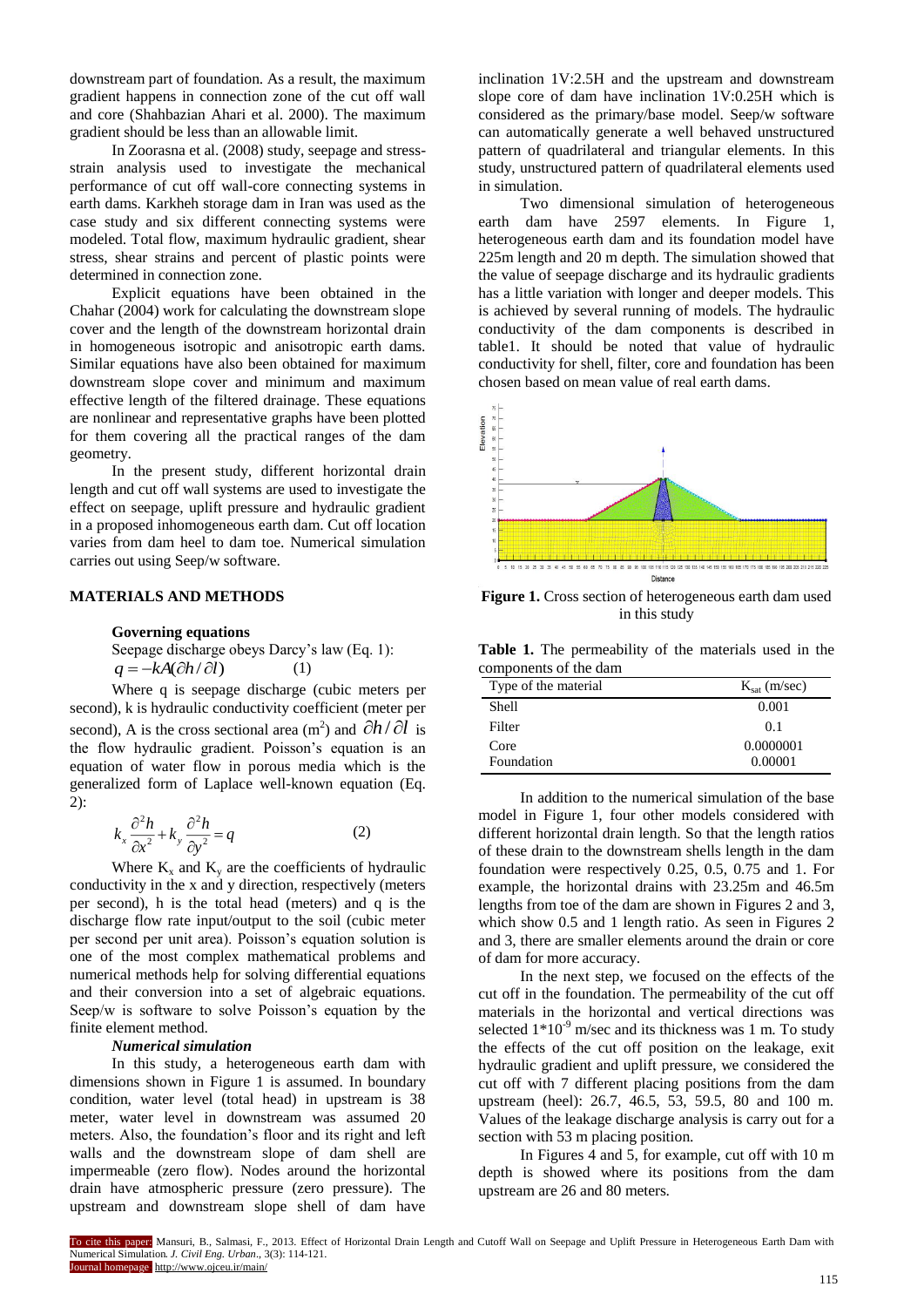

**Figure 2**. Cross section of earth dam with horizontal drain length of 25.23 meters from the toe of the dam



**Figure 3**. Cross section of earth dam with horizontal drain length of 46.5 meters from toe of the dam



**Figure 4**. Cross section of earth dam with 10m depth of cut off installation 26 m from upstream (heel) of dam



**Figure 5.** Cross section of earth dam with 10 m depth of cut off installed 80 m from upstream of dam

# **RESULTS AND DISCUSSION**

To study the effects of the horizontal drain length on the seepage changes, exit hydraulic gradient and uplift pressure, four configurations of horizontal drains considered in the toe of the dam with 11.625, 23.25, 34.875 and 46.5 meters length. These lengths introduce horizontal drain ratio equal 0.25, 0.5, 0.75 and 1. In Figure 6, the results of the numerical simulation for the discharge leakage calculation from the dam body and foundation are shown. By the way, in the vertical axis of Figure 6, the increment percent of leakage discharge ratio by using base model is applied.



conditions of horizontal drains length

According to Figure 6, when the horizontal drains length increases, the leakage discharge will increase from the body of dam and foundation, too. So that, the value of leakage discharges from the dam body and foundation for the length of horizontal drains will be respectively 11.625, 23.25, 34.87 and 46.5 meters to the base model of 1/15%, 2/28%, 3.63% and 8.6%. The leakage curve gradient became significant in horizontal drain relative length from 0.75 to 1 which shows the more effects of this length on the leakage discharge increasing. It is important to remember though horizontal drain increases the dam leakage discharge, but the existence of drain can prevents the phenomenon of piping. One important point is that more than half of the total leakage discharge takes place in the range of 0.75 to 1 of drain relative length. So if in a project, the leakage amount be important, Figure 6 recommend continuing the horizontal drain with relative length equal to 0.75.

Figure 7 shows an earth dam with a horizontal drain of 34.87 m length after the numerical simulation. In Figure 7, equipotential curves for dam body and its foundation, phreatic line and seepage discharge from the structure, has presented.



**Figure 7.** Cross section of earth dam with 34.875 m of horizontal drain from the toe of dam

To cite this paper: Mansuri, B., Salmasi, F., 2013. Effect of Horizontal Drain Length and Cutoff Wall on Seepage and Uplift Pressure in Heterogeneous Earth Dam with Numerical Simulation. *J. Civil Eng. Urban*., 3(3): 114-121. Journal homepage: http://www.ojceu.ir/main/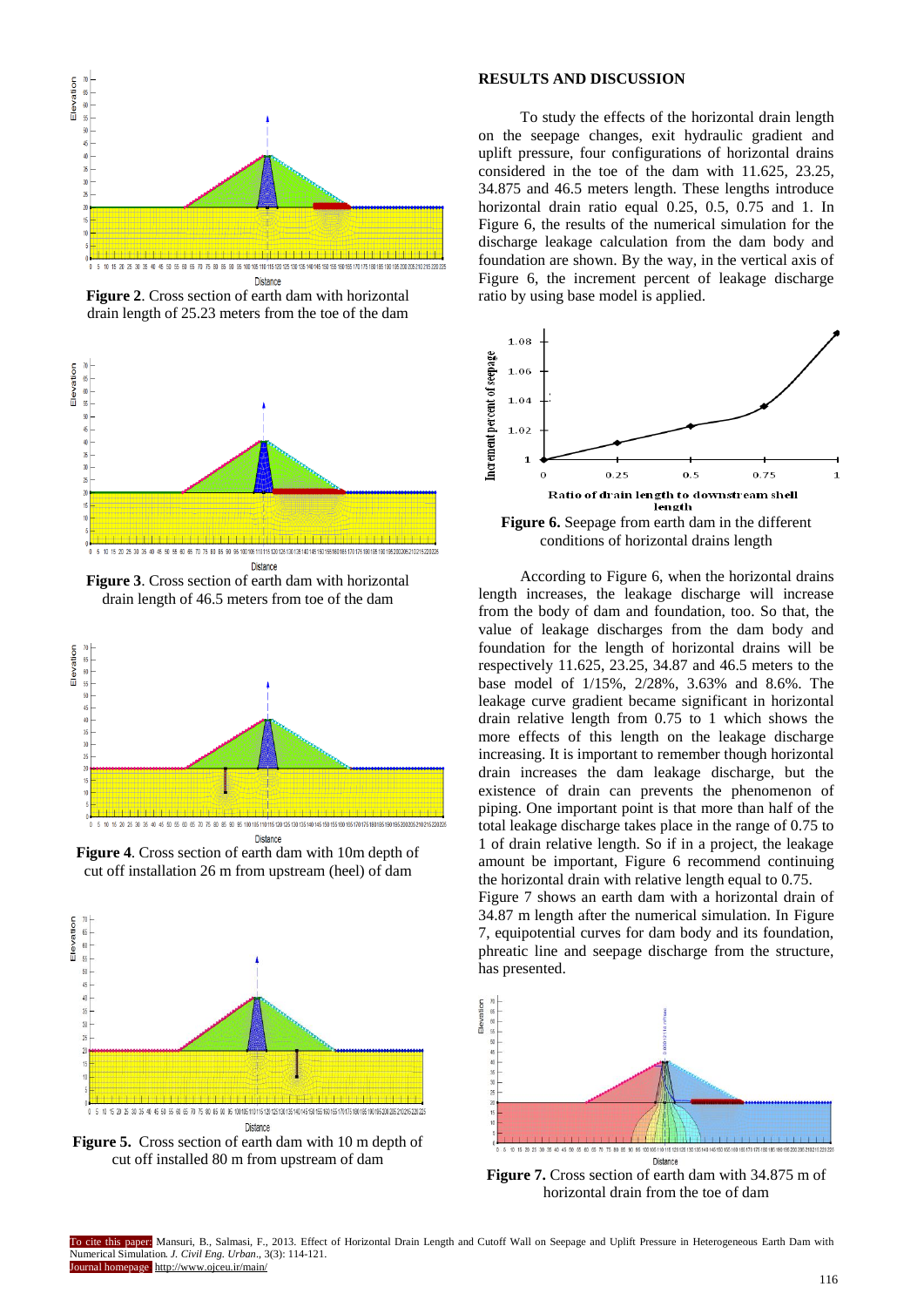Diagram of uplift pressure distribution in the dam foundation is presented in Figure 8. The uplift pressure in the contact place of the core with the foundation shows a sharp reduction and the most reduction happens in this location. This is due to low permeability of clay soil in core of dam respect to shell material. Uplift pressure values under the dam core are like Khosla curve. Based on Figure 8, we can conclude that with increase of the horizontal drain length, the uplift pressure of the beneath part of the core decreases.

For better understanding, uplift pressure distribution just about the contact place of the core with the foundation is presented in Figure 9.



**Figure 8.** Uplift pressure distribution in the foundation with different horizontal drains length



dam

In Figure 10, the effect of the horizontal drains length changes on the total forces of uplift pressure is shown. In fact, Figure 10 is produced from sum of area under the curve of Figure 8. It is noted that the increase of the drain length, the total uplift pressure decreases. So that the rate of uplift pressure reduction for the length of the toe drains with 11.62, 23.25, 34.87 and 46.5 meters is respectively 1.62%, 3.19%, 4.54% and 6.03%. It should be noted that in general, uplift pressure is not a danger making element in the earth dam stability. Because, the earth dam upstream and downstream slope cause a big section with high weight which the force of the dam weight is so more than uplift pressure and so is not dangerous.

 In Figure 11, the effects of the horizontal drains and its absence in the earth dam toe on the hydraulic gradient are presented. Figure 11 shows that in the horizontal drain locations, the hydraulic gradient growth is happened. But the exit hydraulic gradient is less than the critical gradient (equal to unity) and is not dangerous. Also, the horizontal drain length relative growth causes the exit gradient of the toe increasing and almost gets tangent to 0.5 gradient.

To check the appropriate position of cut off under the dam body, 7 different places were selected in the foundation and conducted the numerical simulation. In Figure 12, the changes of the seepage discharge from the body and the foundation of the earth dam is drawn versus the changes placing positions of the cut off and its depth.



**Figure 10.** Effects of the horizontal drains length on the total uplift pressure



**Figure 11.** Effects of the horizontal drains length on the changes of the hydraulic gradient



**Figure 12.** Effects of the cut off position and its depth on the changes of the seepage

To cite this paper: Mansuri, B., Salmasi, F., 2013. Effect of Horizontal Drain Length and Cutoff Wall on Seepage and Uplift Pressure in Heterogeneous Earth Dam with Numerical Simulation. *J. Civil Eng. Urban*., 3(3): 114-121. urnal homepage http://www.ojceu.ir/main/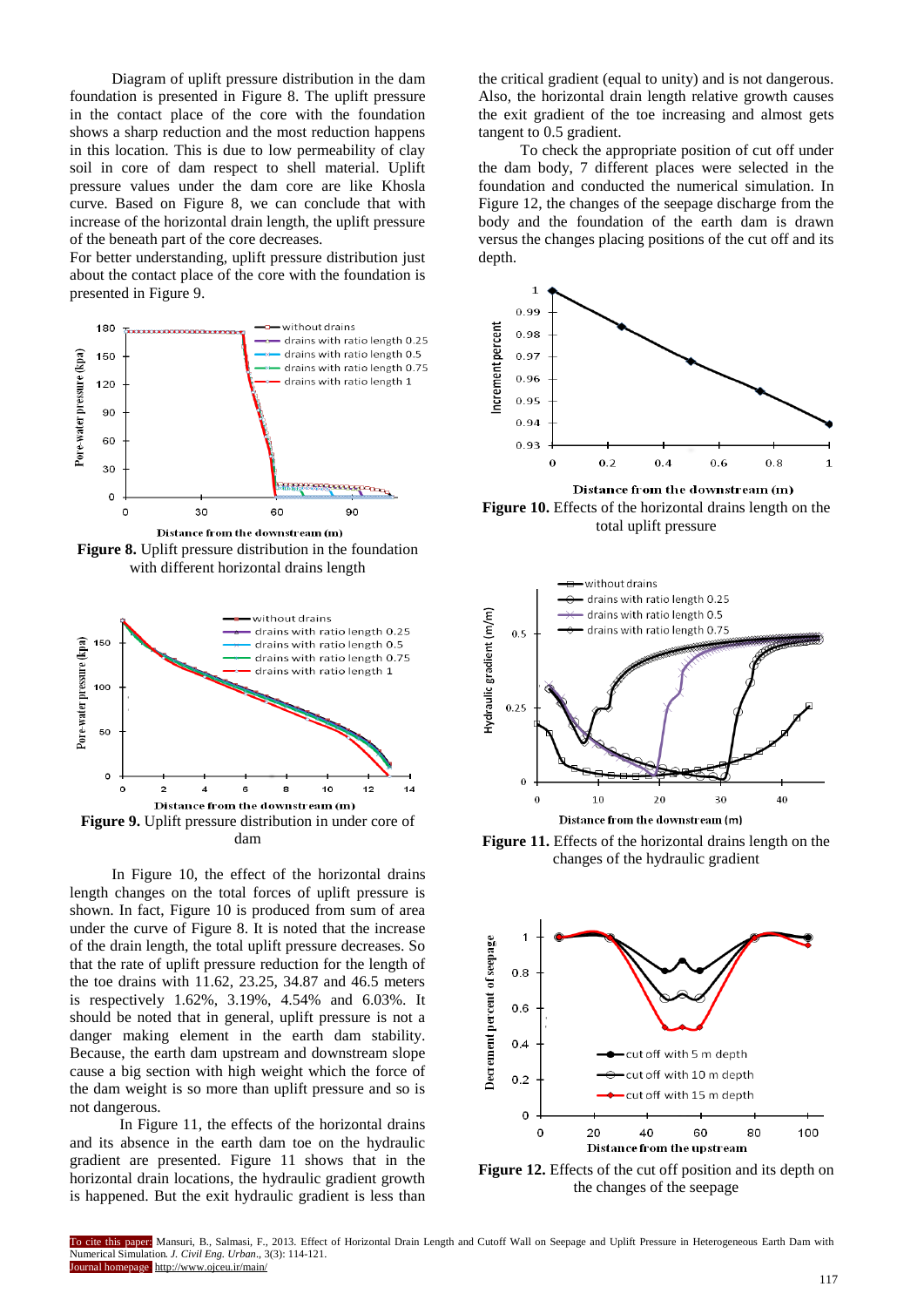According to Figure 12, when the cut off get near to the middle of the dam foundation, the rate of the seepage discharge from the foundation and dam body suddenly reduces. So, the best place of the cut off is the middle of the foundation of the earth dam for seepage discharge and piping reduction. For a cut off position in 53 meters, the rate of the seepage discharge from the body and the foundation in the depth of 5, 10 and 15*m*, the rate of seepage discharge reduction to the base model is respectively 13.16%, 31.89% and 50.17%. Also according to Figure12, increase of the cut off depth causes the significant reduction of the seepage discharge.

To study the effects of the cut off depth on the changes of the seepage discharge rate, a cut off with 4 depth rates of 5, 10, 15 and 19.9 *m* were considered in the middle of the foundation.

Figure 13 shows that increase of the cut off depth reduces the seepage discharge from the dam body and foundation. For a cut off in the depth of position 53m, the rate of the seepage discharge from the dam body and foundation for the depth of 5, 10, 15 and 19.9 *m* to the base position is respectively 13.16%, 31.89%, 50.17% and 79.77%.

To study the effects of the cut off on the changes of the total value of uplift pressure, a cut off with the depth of 3, 5, 10 and 15 *m* were considered in different positions. Also the severity factor is the ratio of uplift pressure values to the base position total uplift pressure. In Figure14, the effects of the different placing positions of cut off on the uplift pressure are presented.

To study the effects of the cut off all depth on the changes of the total values of uplift pressure, cut off with depth of 4, 5, 10, 15 and 19.9 m in the middle position of the foundation is considered. The results of the uplift pressure values calculation in all positions are shown in the Figures 17 to 19.

Figure 14 shows that the minimum values of uplift pressure in the existence of the cut off at the beginning of the central core from the dam upstream are happened. So, we can conclude that the best place of the cut off in order to uplift pressure reduction is its position in 46.5 meters from the dam upstream. `

For example, a cut off wall with the depth of 10 and 15 meters in the middle of the foundation is considered in Figures 15 and 16. Also in Figures 15 and 16, equipotential curves and the seepage phreatic line can be seen.



**Figure 13.** Effects of the cut off depth on the seepage



**Figure 14.** Effects of cut off position on the changes of the total values of the uplift pressure



**Figure 15.** Cross section of an earth dam with 10 m depth of cut off and 53 meters from the upstream



**Figure 16.** Cross section of an earth dam with 15 m depth of cut off and 53 meters from the upstream



the total uplift pressure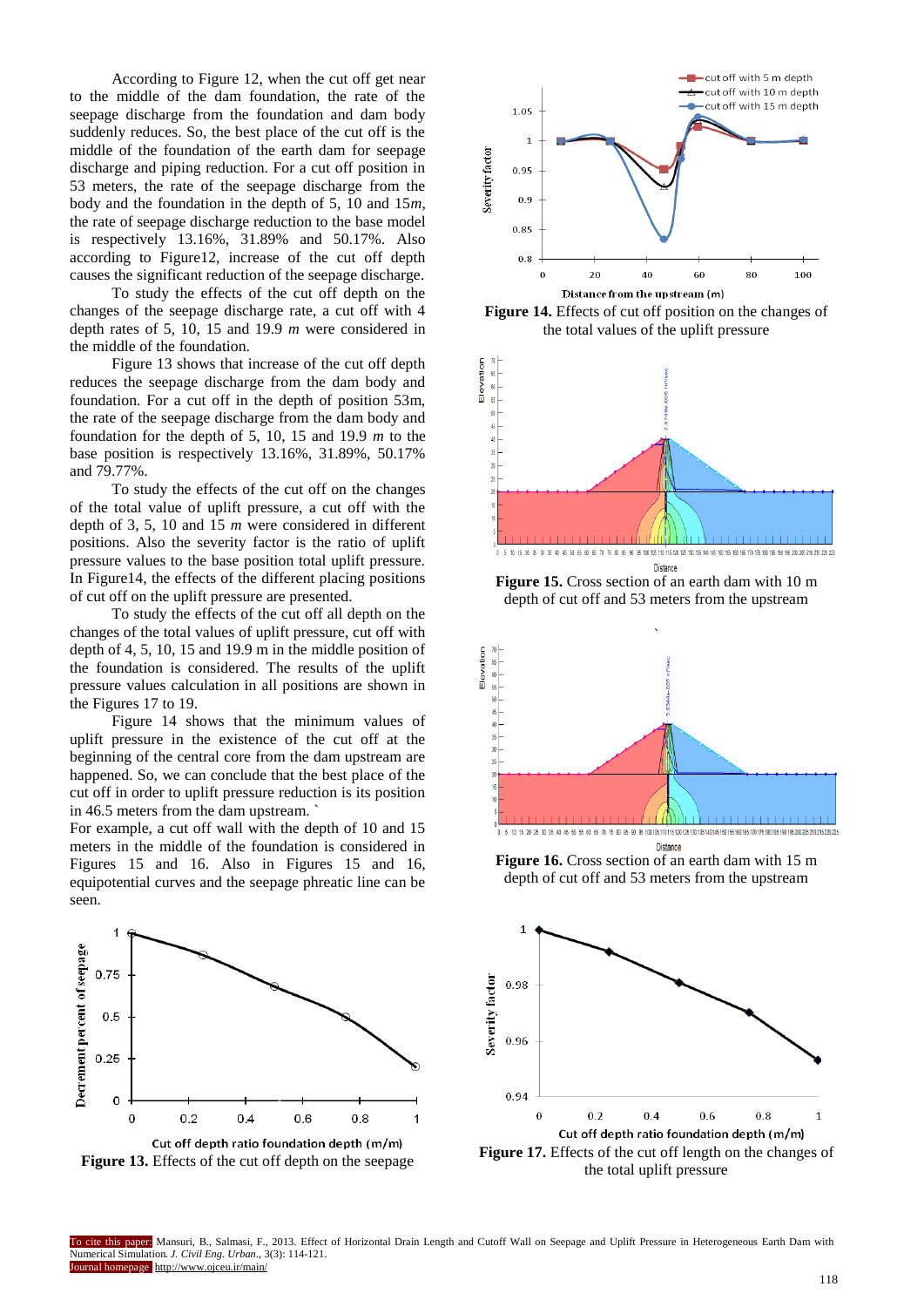Figure 17 shows that increase of the cut off depth reduces the total values of uplift pressure. A cut off in the position of 53m from the dam upstream the seepage discharge rate for the depth of 5, 10, 15 and 19.9 m the reduction rate of uplift pressure values to the base position, respectively is 0.78%, 1.9%, 2.97% and 4.19%.

The effect of cut off depth on the uplift pressure distribution under the earth dam and under the core respectively is presented in the diagrams 18 and 19. Regarding them, the changes of the uplift pressure values under the shell is low due to the more permeability of the shell to the core. The core low permeability causes the happening of the most water potential reduction. Regarding Figure 19, the increase of the cut off depth under the core causes the increase of the uplift pressure in the upstream of the cut off and reduction of the uplift pressure in the wall downstream.



**Figure 18.** Effects of the cut off length on the uplift pressure distribution



Distance from the upstream (m) **Figure 19.** Effects of the cut off length on the uplift pressure distribution

To study the effects of the cut off position on the exit hydraulic gradient, cut off in the depth of 5 meters with 7 different places of 7, 26, 46.5, 53, 80.5, 59 and 100 m were considered from the dam upstream in Figure 20. Also the exit hydraulic gradient for the toe is considered with 18 meters from the dam downstream.

Figure 20 shows that with the movement of the cut off to the middle of the foundation, there will be the reduction of the exit hydraulic gradient. The existence of the cut off in the middle of the foundation comparing to its position in the upstream, causes 19.68% reduction of the exit hydraulic gradient in the toe. A cut off in the 100m of the dam upstream causes the low increase of the exit hydraulic gradient due to the being in the evaluation position of the dam toe. In general, the placing position of the cut off in the dam length has no significant effects on the exit gradient changes and always is less than 1.

In Figure 21, to study the effects of the cut off depth on the exit gradient changes values, the cut off with 4 depths of 5, 10, 15 and 19.9 m in the middle part of the dam is considered.



**Figure 20.** Effect of the cut off with 5m depth on the exit hydraulic gradient changes



Figure 21 shows that with increase of the cut off depth, the exit hydraulic gradient values reduce. The exit hydraulic gradient changes forms from the toe are influenced by the cut off depth is almost the same with the form of seepage discharge changes. For the cut off in the middle position of the foundation, the exit hydraulic gradient values for the most tolerant point regarding piping for the depths of 5, 10, 15 and 19.9 m the reduction rate of the exit hydraulic gradient ratios to the base position respectively is 31.07%, 31.75%, 50.01% and 83.13%.

Because the values of the exit hydraulic gradient to the critical exit gradient values are low, we can conclude that the existence of the cut off is an appropriate solution for the hydraulic gradient reduction and piping happening in the dam.

#### **CONCLUSION**

With increase of the horizontal drains length, the seepage discharge increases, but it reduces piping danger. With increase of the horizontal drains length,